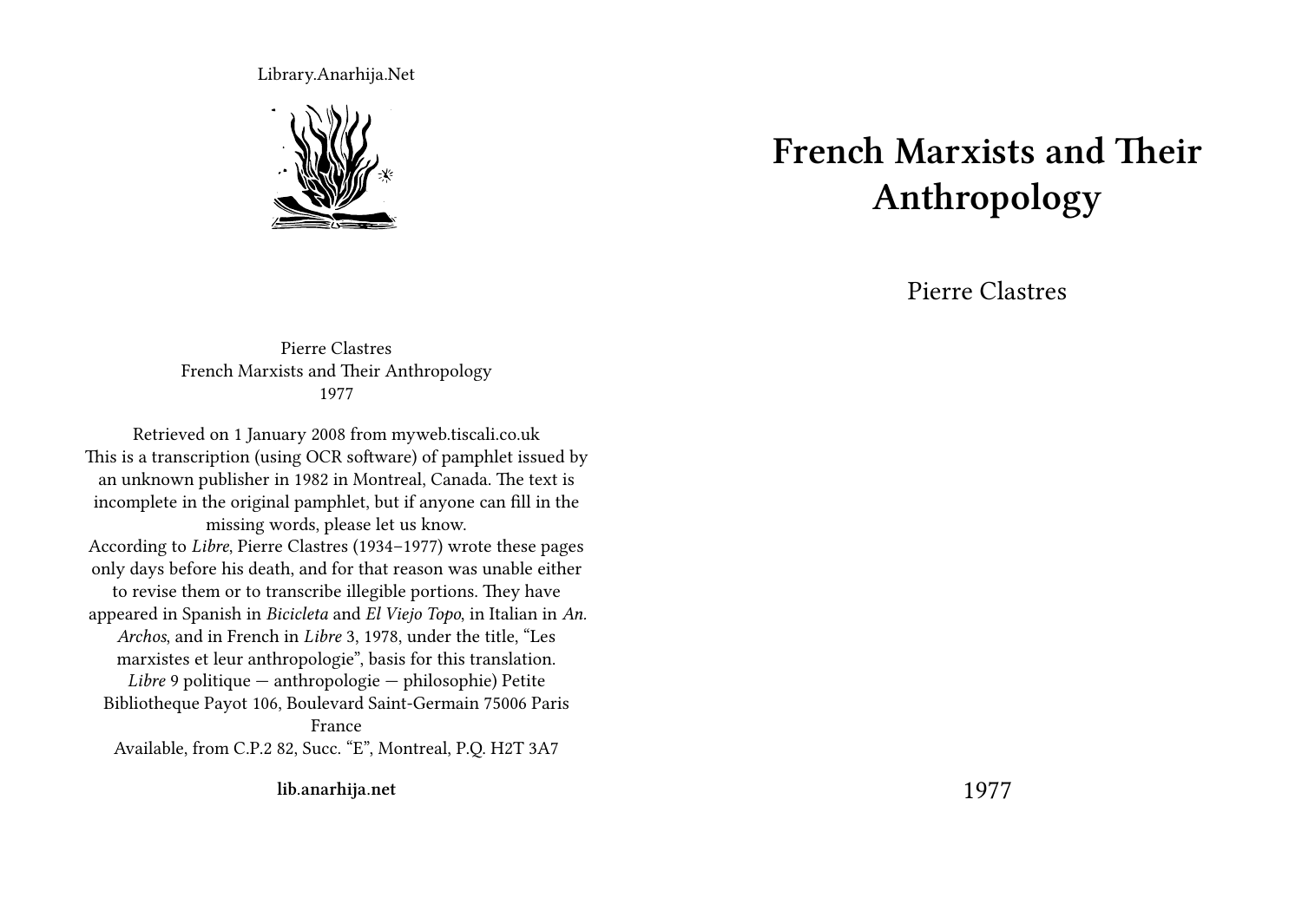## **Contents**

The Incompleat Clastres:  $\dots \dots \dots \dots \dots \dots \dots \dots \dots \dots \quad 18$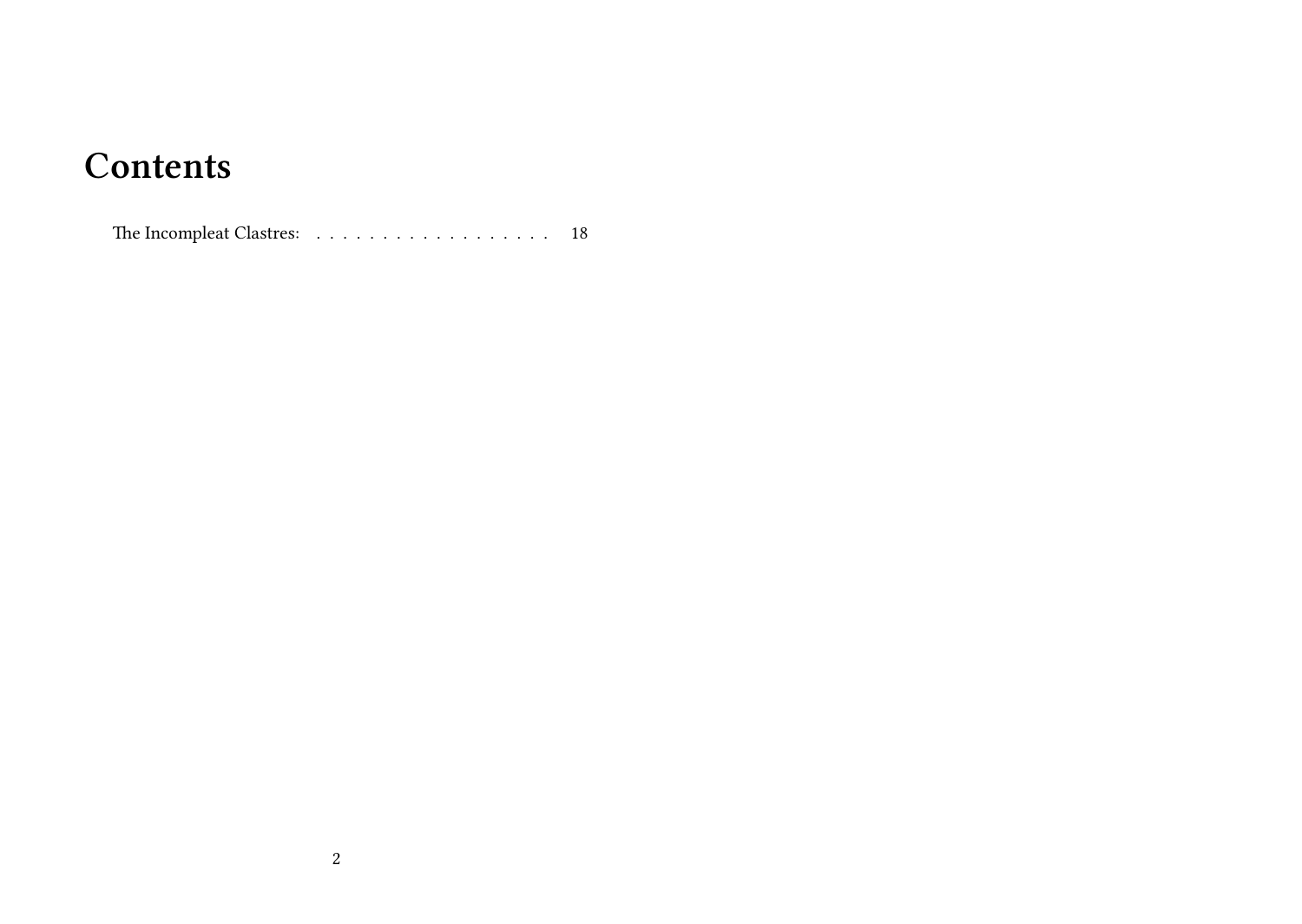## **The Incompleat Clastres:**

1972, *Chronique des Indiens Guaycki*., Paris, Plon.

1974, "De l'ethnocide", *L'Homme*, XIV (3–4).

1974, *La société contre l'État*, Paris, Minuit. [in English: *Society Against the State*, New York, Urizen, 1977].

1974, *Le grand parler: mythes et chants Guaranis*, Paris, Seuil.

1976, "Liberté, malencontre, innomable" in E. de la Boetie, *Le discours de la servitude volontaire*, Paris, Payot.

1976, "La question du pouvoir dans les sociétés primitives", *Interrogations*, 7.

1977, "Archéologie de la violence: la guerre dans les sociétés primitives", *Libre*, 1.

1977, "Malheur du guerrier sauvage", *Libre*, 2.

1982, *Travail fourni bénévolement* remerciements aux Presses Coopératives de Montreal

Only necessity, and not the desire for entertainment, could bring us to discuss marxist anthropology and its advantages, drawbacks, causes, and effects. For, in spite of the fact that ethnomarxism is still a powerful current in the human sciences, marxist ethnology is of an absolute, or rather, radical nullity — null at the root. It is not necessary to go into a detailed treatment of its arguments, for the abundant production of ethnomarxists can be taken as a unit, a homogeneous unit equal to zero. Let us examine this nothingness that overflows with being — what being is involved shall be seen further on — this marriage of marxist critique with primitive society.

The development of French anthropology over the past twenty years is due firstly to institutional backing of the social sciences, and secondly through creation of ethnology programs in universities and at the National Centre for Scientific Research (C.N.R.S.). But, in addition, French anthropology has followed in the wake of Lévi-Strauss's extensive and highly original work, and as a result, ethnology in France developed principally along the lines of structuralism. However, about ten years ago this tendency changed direction, and marxism (what its proponents call marxism, at any rate) began imposing itself, little by little, as the important line of anthropological research, being considered by many non-marxist researchers a legitimate and respectable way of looking at those societies studied by ethnologists. In short, the structuralist outlook has been giving ground to a marxist critique as the dominant viewpoint in anthropology.

The reason behind the structuralist decline is not, however, because certain marxists have talents superior to Lévi-Strauss's. Such a statement could only call forth great mirth, because if marxists have seemed to shine it has scarcely been on account of talent, an attribute in which they are utterly lacking. Lacking almost by definition, for the marxist engine would just not turn over if its mechanics had the slightest talent. On the other hand, to ascribe the downslide of structuralism to the coming and going of fads (as has often been done) seems wholly superficial. Insofar as the structural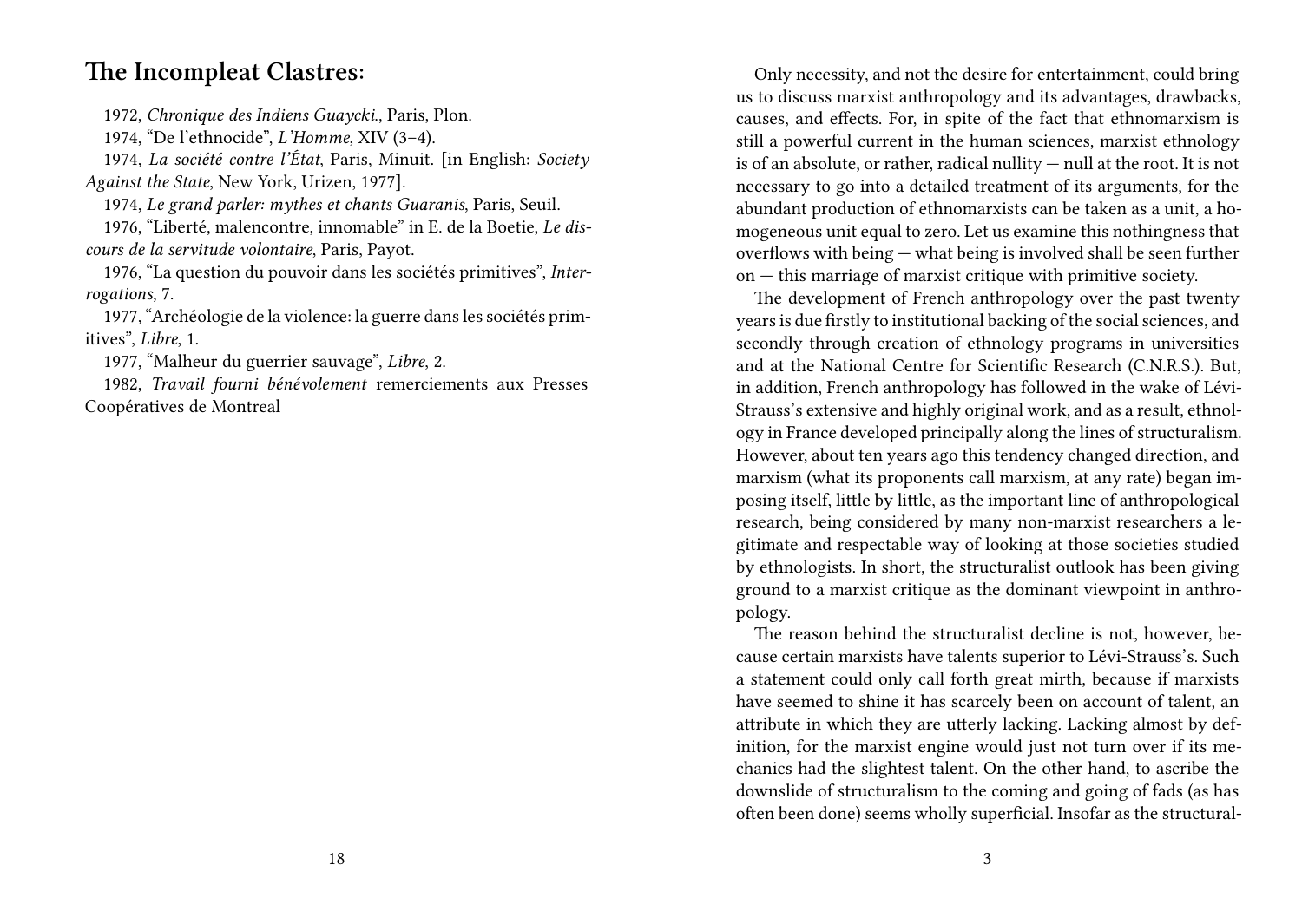ist discourse serves as a vehicle for free thinking (thought), it goes beyond a set of circumstances and is oblivious to fads. An empty discourse is soon forgotten, and structuralism will have its Judgement Day. The advance of marxism likewise can no longer be attributed to the coming and going of fads. Marxism was a born natural to fill (though in reality it fills nothing at all, as I will try to show) an enormous gap in the structuralist perspective. This gap, wherein lies the failure of France's major current of social anthropology, is that it does not mention society. Not prepared to speak of concrete primitive societies, how they function, their internal dynamics, economics, and politics, structuralists (in the main Lévi-Strauss himself; for apart from several more-or-less skillful disciples, at best Lévi-Strauss replicas, who are the structuralists?) eliminate these elements from their outlook.

Just the same, one might ask, do myths and kinship not count for something? Certainly; and with the exception of various marxists, everyone recognizes the decisive importance of Lévi-Strauss's work in his *The Elementary Structure of Kinship*. Moreover, this book has given rise to a tremendous output of kinship studies. Ethnologists can talk inexhaustibly about mothers' brothers and sisters' daughters, and one wonders if they are able to talk about anything else. But the real question is whether a way of viewing kinship is valid for viewing society; does knowledge of the kinship system of a given tribe enlighten us as to its social life? Not in the least: we are still on the threshold; for when a kinship system has been minutely examined, knowledge of the society that makes use of it has barely advanced. The primitive social body is not satisfied with blood ties and alliances; it is not only a machine for manufacturing kinship relations. Kinship is not society, but kinship relations are nevertheless of fundamental and not of secondary importance in the primitive social fabric. Primitive society, less than any other, cannot be thought of without kinship relations; yet those kinship studies conducted up until now, at least, tell us nothing about primitive social being. As to the purpose of kinship relations in primitive

it would be happy-go-lucky, almost irresponsible, to limit oneself merely to accentuating  $-$  if one may so employ the word  $-$  the nullity of a Meillassoux or a Godelier. As is common knowledge, their literary output is not worth the paper it is written on, but we would be remiss to underestimate its significance. In point of fact, its ability to spread an Ideology of the conquest of power is the concealed being that bursts forth from the nothingness of their writings. In contemporary French society, universities are of considerable importance; and in the universities — notably in the field of human sciences (because it seems rougher to be a marxist in mathematics or biology) — the present-day political ideology of marxism is trying to gain a foothold as the dominant ideology.

In the overall plan of action our ethnomarxists play a modest, but not negligible, role. A political division of labour has been established, and they carry out their part of the general work of bringing about the triumph of the ideology they hold in common. One asks oneself, on an impulse, if these are not simply Stalinists aspiring to bureaucratic positions… That would explain why, as we have already seen, they look so far down their noses at primitive societies. For them, primitive societies serve as a pretext for disseminating their blocks of ideological granite and their wooden jargon. Accordingly, more important than poking fun at their stupidity, we must expose their true theatre of activity: political confrontation in its ideological dimension. Stalinists are not just any old bunch out for the conquest of power; what they want is total power; the State of their dreams is a totalitarian State. Like Fascists, they are enemies of intelligence and freedom, and claim to possess total knowledge in order to legitimize the exercise of total power. One has every reason to distrust people who applaud the massacres in Cambodia and Ethiopia because the butchers are marxists. If someday Amin Dada proclaims himself a marxist we will hear them cry out, "Hurrah for Dada!"

Here we fall silent, perhaps soon to hear brontosaurs in the distance, bellowing across the stillness of the twilight air.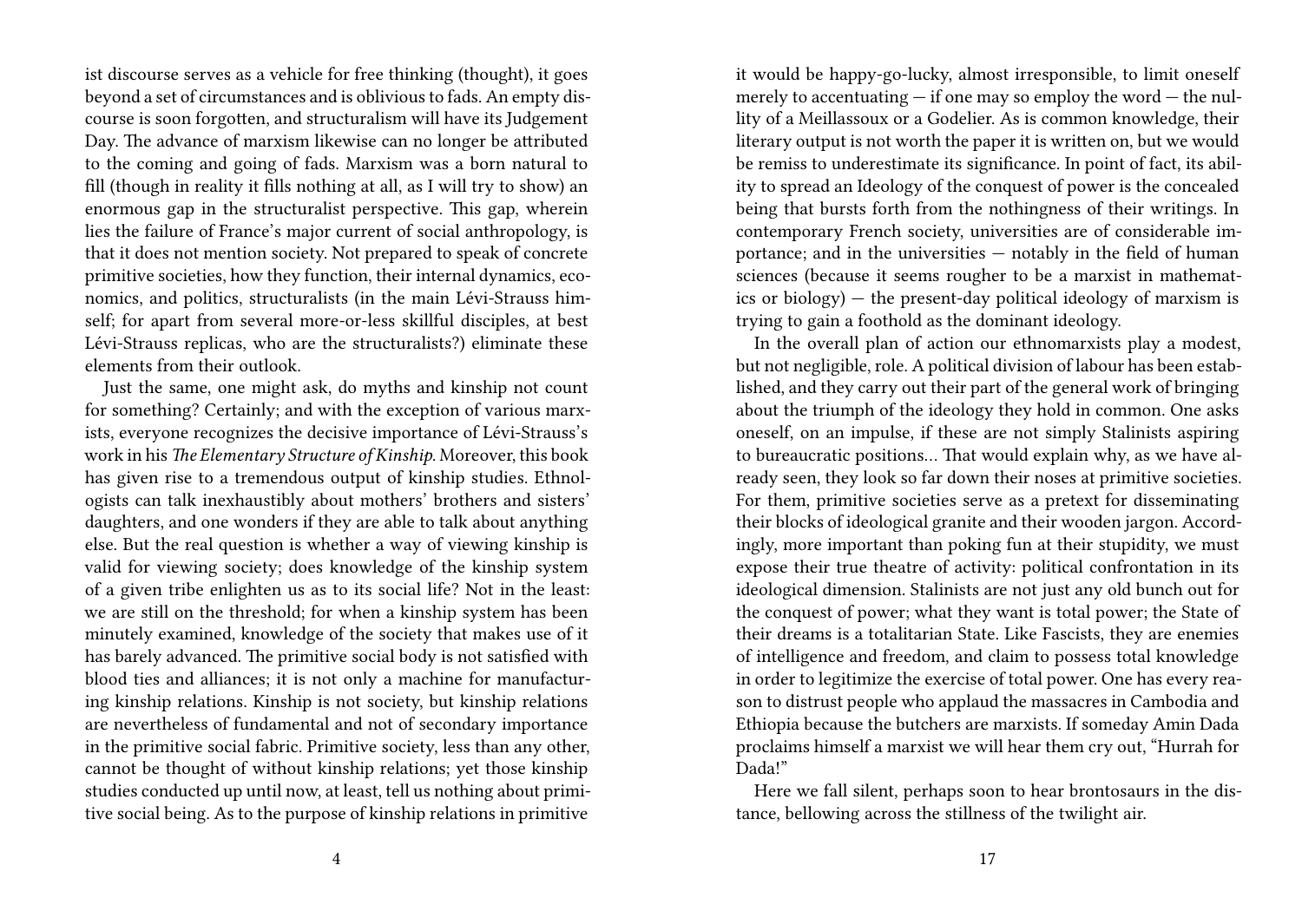through to the logical conclusion: the pure and simple suppression of primitive society as a specific society and as an independent social being. According to marxist logic, primitive society just cannot exist, and has no right to an autonomous existence; its being is only determined in terms of what will come long after it, in terms of its obligatory future. Marxists proclaim learnedly that primitive societies are only precapitalist societies. Therefore, the social mode of organization that all of humanity shared for tens of thousands of years is [Illegible in manuscript (tr. note).] for marxists.

For them, primitive society exists only insofar as it is grafted onto the form of society that made its first appearance only at the end of the eighteenth century  $-$  capitalism. Before that, nothing counts, everything is precapitalist. These fellows sure do not complicate their own existence; what a breeze being a marxist! Working backwards from capitalism, everything can be explained, because armed with the correct doctrine a marxist holds the key that opens the door to capitalist society, and thus opens the door to all social formations. For marxism in general, economics [measure] society, and for the ethnomarxists who go even further, capitalist society measures primitive society. Секомса. Now compare, on the other hand, Montaigne, La Boétie, or Rousseau, who all pose the question differently and try to judge what came after in terms of what came before. What about postprimitive societies? Why did inequality, social division, separate power, and the State appear?

At this point one might wonder how the whole fishy business is able to keep on attracting customers — which it does, despite a recent decline. One can venture, at least, that these customers (marxist listeners and readers) are not overly particular about the quality of the products they consume. They will have to chew what they have bitten off, an unenviable prospect indeed; but to leave it at that would be both cruel and too easy a response. First of all, by declaiming against the ethnomarxist enterprise, a few addicts can be prevented from going to their deaths in a state of intoxication (this kind of marxism is the opium of the poor-witted). However, societies, structuralism can only give a single massive answer: to codify the prohibition of incest. This specific function of kinship bonds — immanent in primitive society, an undivided society composed of equals — merely explains that people are not animals. It does not explain how a primitive people is a particular people, different from others; how primitive society is irreducible to other societies. Kinship, society, equality, "one and the same struggle" — but that is a story to be told another day.

The second area where Lévi-Strauss had great success was in the domain of mythology. Myth analysis has produced fewer callings than kinship analysis, among other reasons because it is more difficult, and because, surely, no one could equal the master. Myth analysis can only be undertaken provided that the myths under consideration constitute a homogeneous system and if "the thinking process takes place in myths, in their reflection upon themselves and their interrelation", as Lévi-Strauss himself says. Therefore myths entertain a relationship among themselves, thought takes place in them; but, does a given myth reflect upon its neighbors and their interrelation simply to permit mythologists to reflect upon the group of myths and their interrelation? Surely not; and here, once again, is a particularly obvious example of structuralist conceptions ignoring relationships to social matters; by eliminating the role of society in the production and invention of myths, the relationship that myths have among themselves is inevitably given greater importance. Yes, the thinking process takes place in myths and their structure may be analysed, as Lévi-Strauss proves brilliantly; but in a way that is secondary, for first of all myths are the thinking process of the society that operates in them. There lies their function. Myths constitute the way that primitive society sees itself, they include a socio-political dimension that structural analysis fails, naturally, to take into account for fear of having a breakdown. Structuralism is only operative provided that myths are cut off from society and seized floating wispily a good distance away from their place of origin. It is for just this reason that structuralism is almost never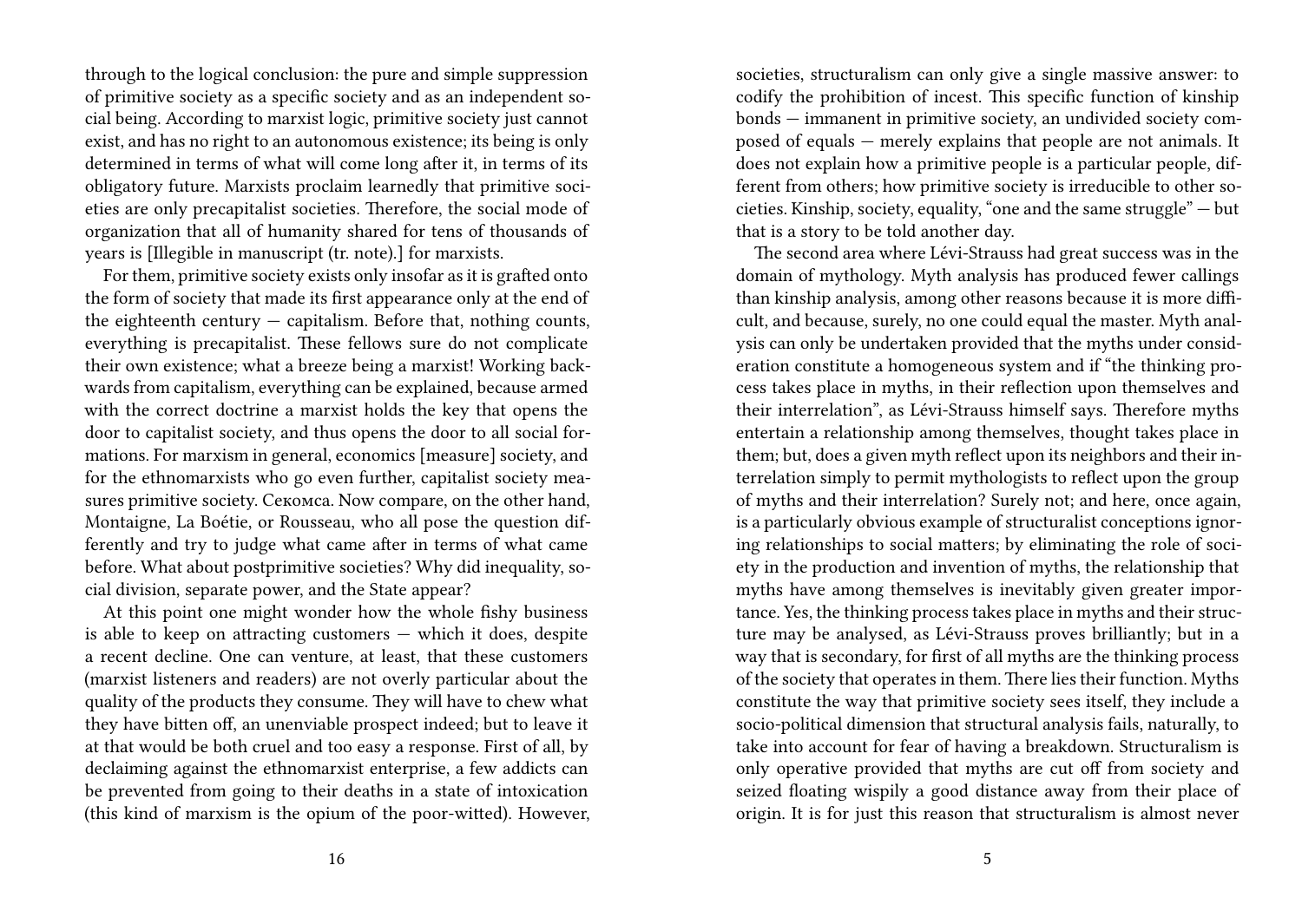concerned with an experience given favoured priority in primitive social life — the rite. What is more social, in fact more collective, than a ritual? The rite is religious mediation between myth and society. For structural analysis, however, the difficulty comes from the fact that the thinking process does not take place in rites; it is impossible to think in rites. Rites exit stage left, and society with them.

Whether we tackle structuralism on top of the mountain (the work of Lévi-Strauss), or whether we approach this mountaintop by one of its two major slopes (kinship analysis and myth analysis), we cannot fail to notice an absence. This elegant and often very rich viewpoint does not talk about society; structuralism is like theology minus god… sociology minus society.

With the rise of the human sciences, students and researchers began an unyielding and entirely legitimate appeal to take society into consideration. So down came the curtain, the structuralists were politely sent packing, and their gracious minuet gave way to a new ballet produced by marxists (self-designated), featuring the Stomp. They pounded the ground of research with their rugged hobnailed overshoes, and for various political — not scientific — reasons, the sizable audience cheered. Marxism, a theory of society and history, was by its very nature entitled to extend its critique to the field of primitive society. Furthermore, the logic of marxist doctrine could not let it neglect any type of society, for it must perceive the truth in all. the social formations that punctuate history. Thus marxism already had on hand a way of explaining primitive society, immanent in its overall critique.

Marxist ethnologists make up an obscure but substantial phalanx, a disciplined body where outstanding individuals and original minds are to be sought in vain. All are devout before the doctrine, profess the same beliefs, and chant the same credo. When this none-too-angelic choir breaks into song, each member listens to his neighbor to make sure that he strays not from the hymn. Of course, there are resounding clashes among the various tendencies;

tions. Otherwise, the doctrine, in its entirety, crashes to the ground. Consequently, in order to maintain the coherence and the very existence of marxism, it is imperative for marxists to formulate the marxist conception of primitive society, to establish a marxist anthropology. Without this, the marxist theory of history would only be the analysis of a particular society (nineteenth-century capitalism), elaborated by someone named Marx.

In this way marxists are caught in a trap set by their own marxism, and there is really no other way out — primitive social facts must be submitted to the same rules of operation and transformation as those that govern other social formations. Two systems of weights and measures are out of the question here. If there are laws of history, they must be as lawful at the beginning of history (primitive society) as during the rest of its course: one weight and measure alone. How do marxists measure social facts?  $-$  with economics.<sup>8</sup>

Marxism is an economic outlook, it pulls the social body down onto the economic infrastructure. Social is economic, so marxist anthropologists feel obliged to clamp — with forceps, says Adler the categories that they think work elsewhere onto the primitive social body: production, production relations, development of the productive forces, exploitation, etc. And so it is that elders exploit the young (see Meillassoux), and that kinship relations are production relations (see Godelier) .

Let us not go over and over this nonsense. The important thing is to shed light on the militant obscurantism of marxist anthropologists. Brazenly, they water down the facts, trample them underfoot, grind them up until nothing is left; they substitute ideology for the reality of social facts. Meillassoux, Godelier, and their sort are the Lysenko's of the human sciences. Their ideological frenzy and their determination to turn ethnology upside down will be carried

 $8$  This root of marxism is indeed found in Marx. It would be useless to want to save him from the marxists on this point, for did he not, in fact, allow himself to write in *Capital* that, "[quote missing from manuscript]" (author's note).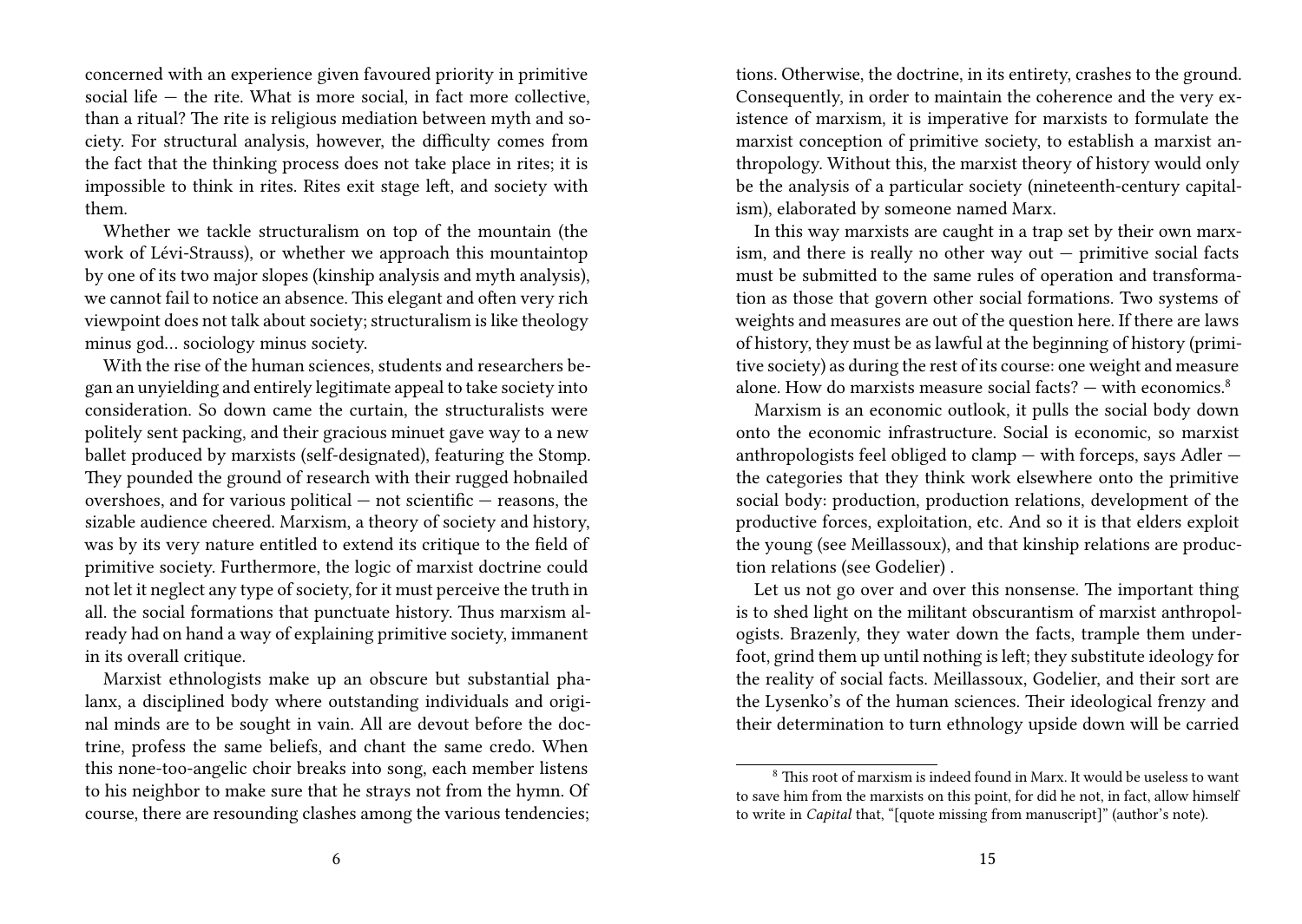of Meillassoux, Godelier, and Company). Radical: i.e., from the start. Such an outlook is not a scientific outlook — concerned with the truth — but a purely ideological outlook — concerned with political effectiveness. To help clarify this question, we should make a distinction between Marx's thought and marxism; for, along with Bakunin, Marx was the first to criticize marxism. Marx's thought was a grandiose attempt (sometimes successful, sometimes not) to set forth and explain the society of his time (Western capitalism) and the history that brought it up to date.<sup>7</sup>

Contemporary marxism is an ideology at the service of a political line. So much so that marxists have nothing to do with Marx, and they are the first to admit it. When Godelier and Meillassoux call each other pseudomarxist impostors, they are absolutely correct, the one and the other are right.

They take shameless refuge in Marx's beard, the better to unload their wares; a beautiful case of false advertising. However, it will take more than a [Illegible in manuscript (tr. note)] to disgrace Marx.

Post-Marxian marxism has not only become a dominant ideology in the workers' movement, but has become its principal enemy as well, and has set itself up as the most arrogant form of the nineteenth century's worst stupidity: scientism. In other words, contemporary marxism institutes itself as **the** scientific outlook on history and society, as an outlook setting forth laws of historical movement, laws for the transformation of societies — one society begetting another. Thus marxism can have something to say about every type of society because it is acquainted with each one's operating principles beforehand; furthermore, marxism must have something to say about every type of possible or real society, because the universality of the laws that marxism discovers will stand for no excep-

indeed, each marxist spends his time accusing the others of being pseudomarxist impostors, for each alone possesses the correct interpretation of the Dogma. Far be it from me to award certificates of authentic marxism (let them work it out among themselves), but I can at least try to show (out of duty, not pleasure) that their sectarian quarrels rile up the same parish, and that the marxism of one is not worth more than the marxism of another.

Meillassoux, for example, is said to be one of the great thinkers (thinkers!) of marxist anthropology. In this particular case I am spared a lot of tedium thanks to the detailed analysis that A. Adler devoted to a recent book by Meillassoux.<sup>1</sup>

Adler's review is serious, concise, and more than attentive (Adler, like Meillassoux  $-$  or rather, unlike him  $-$  is a specialist on Africa). A marxist thinker should be proud and grateful for so conscientious a reader, but this is not the case. Meillassoux counters the very reasonable objections of Adler (who destroys, as one might expect, the enterprise of the author) with an answer<sup>2</sup> that can be summarized easily: those who do not agree with marxist anthropology are supporters of Pinochet. Секомса.<sup>3</sup>

Brief, but clear: a plague on different shades of opinion, when one is the high and mighty protector of the doctrine! Meillassoux is similar to the traditional integrists<sup>4</sup> in the Catholic Church; deep down inside there is a streak of Monseigneur Lefebvre — same hidebound fanaticism, same incurable allergy to doubt. Harmless puppets are made of the same stuff, to be sure, but when in power and carrying

<sup>&</sup>lt;sup>7</sup> "La pensée de Marx, c'est un grandiose essai (parfois reussi, parfois rate) de penser la société de son temps (le capitalisme occidental) et l'histoire qui l'avait mise a jour." (tr. Note).

<sup>1</sup> Claude Meillassoux, *Femmes, greniers et capitaux* (Paris: Maspero, 1975). Alfred Adler, "L'ethnologie marxiste: vers un nouvel obscurantisme?", *L'Homme*, Oct. — Dec. 1976, XVI (4): 118–128.

<sup>2</sup> Claude Meillassoux, "Sur deux critiques de Femmes, greniers et capitaux ou Fahrenheit 450,5" , *L'Homme*., Jan. -March 1977, XVII (1): 123–128.

<sup>&</sup>lt;sup>3</sup> Russianization of "C'est comme ca" ["That's all there is to it"] (translator's note).

<sup>&</sup>lt;sup>4</sup> Integrism = doctrinal tendency that refuses any adaptation of the apostolate or of social and political action to the conditions of modern society (tr. note).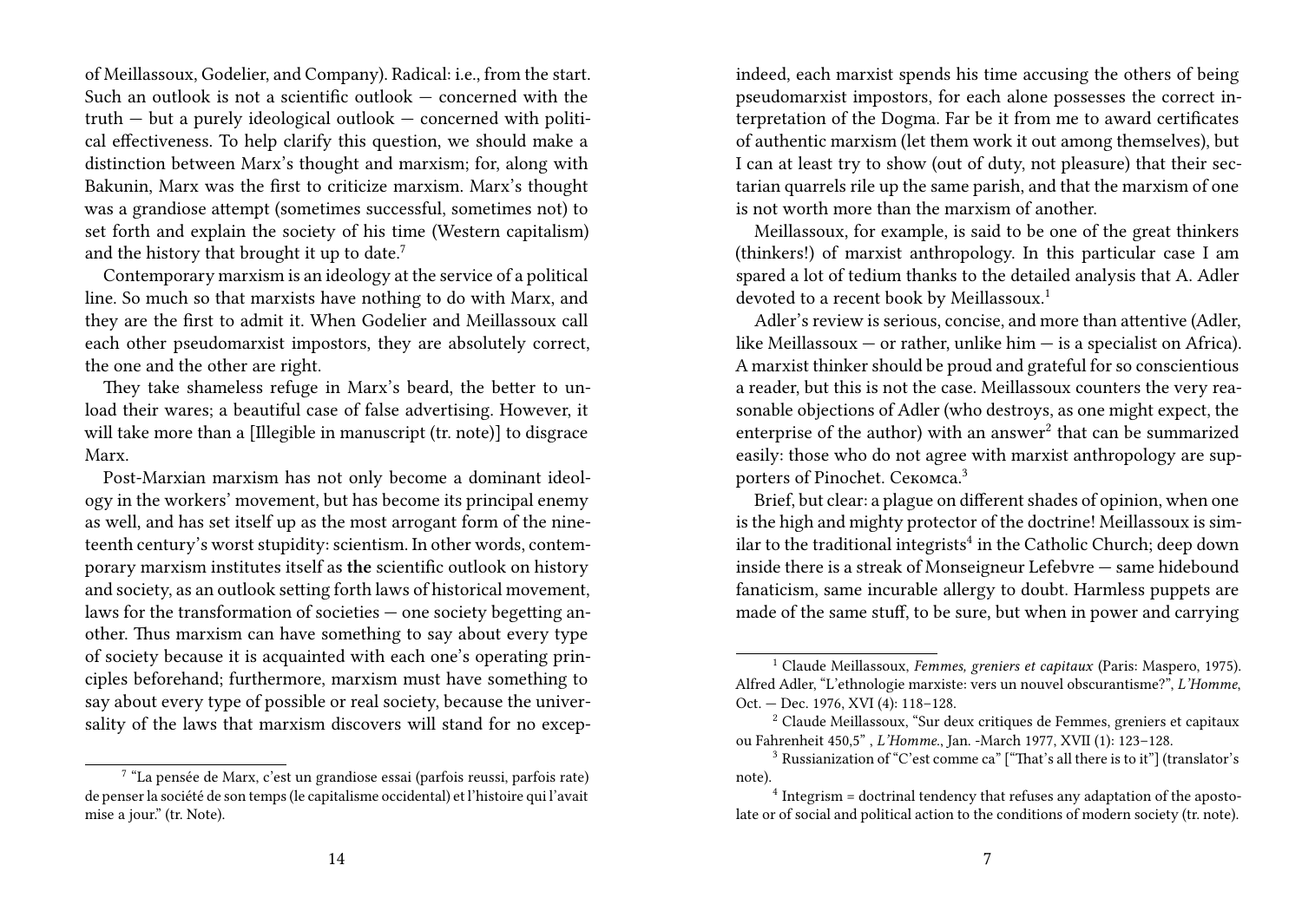the name Vyshinsky, they can be more than a little disconcerting. Off to the Gulag, unbelievers, where you'll learn how production relations dominate primitive social life! In any event Meillassoux is not alone, and it would be unjust to imply that he has a monopoly on anthropological marxism. For the sake of fairness his colleagues should not be denied the standing they deserve.

Godelier, for example, has acquired a considerable reputation (in lower Rue Tournon) as a marxist thinker. His marxism attracts attention because it seems more ecumenical and rather less coarse than Meillassoux's. The term for Godelier is closet radical-socialist — red on the outside, white on the inside — but… opportunistic? Shame on him! Here is a veritable athlete of the thought, having undertaken the synthesis of structuralism and marxism; and his flitting from Marx to Lévi-Strauss must be seen to be believed (flitting!… as if it were a young bird under discussion and not a lumbering elephant).

Let us thumb through his latest book<sup>5</sup>, especially the "Preface to the Second Edition"  $-$  a pastime, by the way, that affords little pleasure. Style indeed is the man; this particular style is not exactly Proustian (Godelier clearly is not among those who covet entrance into the French Academy); and to cut a long story short, his conclusion is a bit mixed-up. He explains that (1) Lefort and I probe the origins of the State in our work on La Boétie (we do no such thing) ; (2) Deleuze and Guattari had already dealt with this question in Anti-Oedipus; but (3) their remarks "were probably inspired by Clastres" (note 3, p. 25). Now try to make heads or tails of that. Godelier is in any case honest, as he admits that he understands nothing of what he reads — his quotations are spangled with question marks and exclamation points. Godelier, for example, does not like the category of "desire", which probably, in turn, cares little for the category of "Godelier". It would be a waste of time, because

large). Social division into dominating and dominated is potitical through and through, for it splits people into Masters of power and Subjects of power. I have shown elsewhere that economy, tribute, debt, and alienated labour appear as the signs and effects of political division when plotted around an axis of power (and Godelier, for example see p. 22, was not long to avail himself of it  $-$  without giving credit, the little rascal… As Kant said, there are some who do not like paying their debts). Primitive society is undivided because it does not have a separate organ of political power. Social division leads, first of all, to the separation between society and the [Illegible in manuscript (tr. note).] organ of power. Therefore, every nonprimitive (i.e., divided) society carries the more-or-less developed configuration of the State within it. When there are masters, subjects, and debt, we can say that power and the State exist. Of course, between the minimal configuration of the State as embodied by certain Polynesian, African, or other royalties, and quite statist forms of the State (tied pell-mell to demography, the urban phenomenon, the division of labour, writing, etc.), there exist considerable degrees in the intensity of the power exercised and the oppression suffered, the highest degree being attained by the kind of power that Fascists and Communists put into place, where State power is total and oppression absolute. But there is an irreducible central point to be made here: one cannot conceive of divided society without the presence of the State any more than conceive of undivided society without the absence of the State; and speculation on the origins of inequality, social division, classes, and domination, is speculation in the field of politics, power, and the State, and not in the field of economy, production, etc. Economy is begot from politics, production relations come from power relations, and classes are engendered by the State.

Now, having taken in this clown show, let us tackle the important question: what does the marxist outlook signify in terms of anthropology? At the beginning of this article I spoke of the radical nullity of marxist ethnology (dear reader, it is edifying to peruse the works

<sup>5</sup> Maurice Godelier, *Horizon, trajets, marxistes en anthropologie* (Paris: Maspero, 1977 [2<sup>nd</sup> ed.]).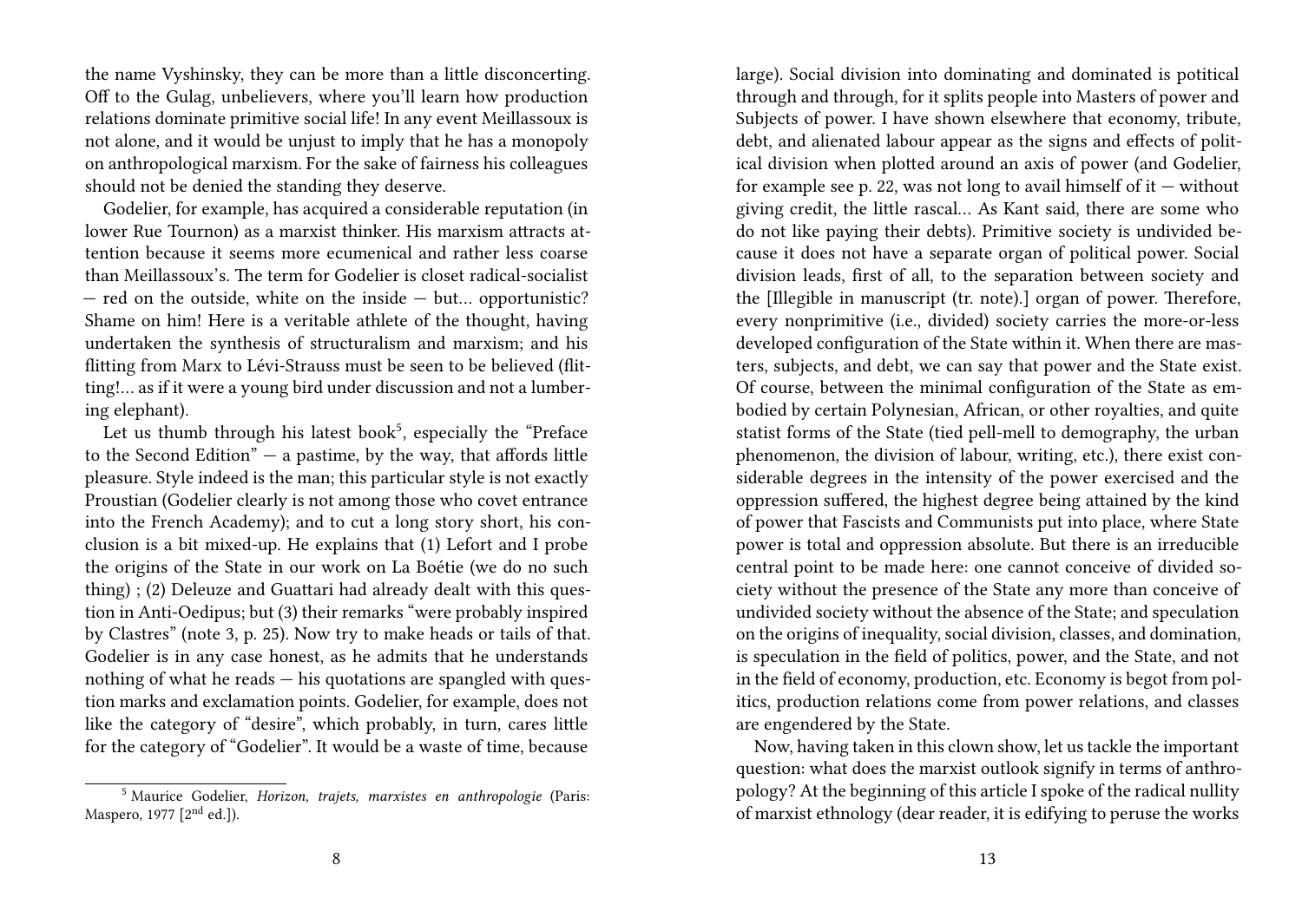on top of that, to call others to account for having "a total contempt for any fact that stands in their way" (p. 24). He knows what he is talking about, the wag. Secondly, a word on kinship. A marxist, albeit structuralist, cannot comprehend kinship relations. The purpose of a kinship system, pupil Godelier, is to create kin, and the purpose of kin is surely not to produce anything at all; rather, its purpose, until new orders, is to carry the family name. Here lies the principal sociological function of kinship in primitive society, and not in codifying the prohibition of incest. No doubt I could be clearer, but for the sake of suspense I will limit myself to saying that the act of naming, inscribed in kinship, determines the whole socio-political being of primitive society. Here is the knot, waiting to be untied, that binds kinship to society, and if Godelier manages to loosen it a little he should receive a free subscription to *Libre*.

Godelier's "Preface to the Second Edition" is a real artist's bouquet, made up of the most exquisite flowers. Let us pick one of them: "Because  $-$  and many are unaware of this  $-$  there have existed, and still exist, numerous societies divided into orders or castes or classes, into exploiters and exploited, who nonetheless are unacquainted with the State." First off, why be secretive about the little detail of which societies, exactly, he has in mind? Next, what precisely can the State be for Godelier, who plainly sees the existence of social divisions without the State, and for whom the division into dominating and dominated does not in the least imply the State? It is truly heartwarming, though this is no place for emotional demonstrations, to meet such backwoods innocence, in which the State is perceived as ministries, the White House, and the Kremlin. But Godelier forgets something, the thing that marxists do their best to forget when they control the State apparatus — that the State is the exercise of political power. One cannot imagine power without the State, nor the State without power.

In other words, when we see one part of society exercising power over the rest, we stand before a divided society, a State society (even if the [Illegible in manuscript (tr. note).] of the Despot is not very he wouldn't understand, to try and explain to him that what Lefort and I identify under this term has little to do with what Deleuze and Guattari mean by it. But moving on, these ideas are suspect to him anyway because the Bourgeoisie applauds them, and he is doing everything in his power "to ensure that the bourgeoisie remains alone to applaud them".

Godelier, himself, is applauded by the proletariat. What ovations his proud remarks draw from the working-class suburb of Billancourt! Decidedly, there is something touching (and unexpected) in Godelier's ascetic rupture with the universities of the bourgeoisie, their pomp and vanity, careers, opuses, and promotions. A real Saint Paul of the human sciences; amen. Nonetheless, the reader grows impatient for something other than clumsy twaddle — Godelier must have an idea from time to time! But Godelier's ponderous marxist rhetoric makes it very hard to find his ideas; aside from quotations from Marx and the odd platitude that any of us might let slip in a relaxed moment, there is not a whole lot left. It is true that Godelier is willing enough, and in his "Foreword" to the first edition and his "Preface" to the second, this pachyderm invested considerable effort. Setting sail on a real "voyage", as he himself says, our daring navigator covered oceans of concepts. For example, he discovered that the representations of primitive societies (religions, myths, etc.) belong to the field of ideology. At this point we should consult, as Godelier did not, Marx's own writings on the subject. According to Marx, ideology is the discourse of a divided society, structured around social conflict, on itself, whose mission is to mask division and conflict and to give the appearance of social homogeneity. In a word, ideology is lying. Godelier seems not to be aware that for ideology to exist there must be, at the very least, social division. In which case how would he know that, according to Marx, ideology is a modern phenomenon, appearing in the sixteenth century alongside the birth of the modern democratic State? Godelier's head is not encumbered with a knowledge of history — for him, ideology